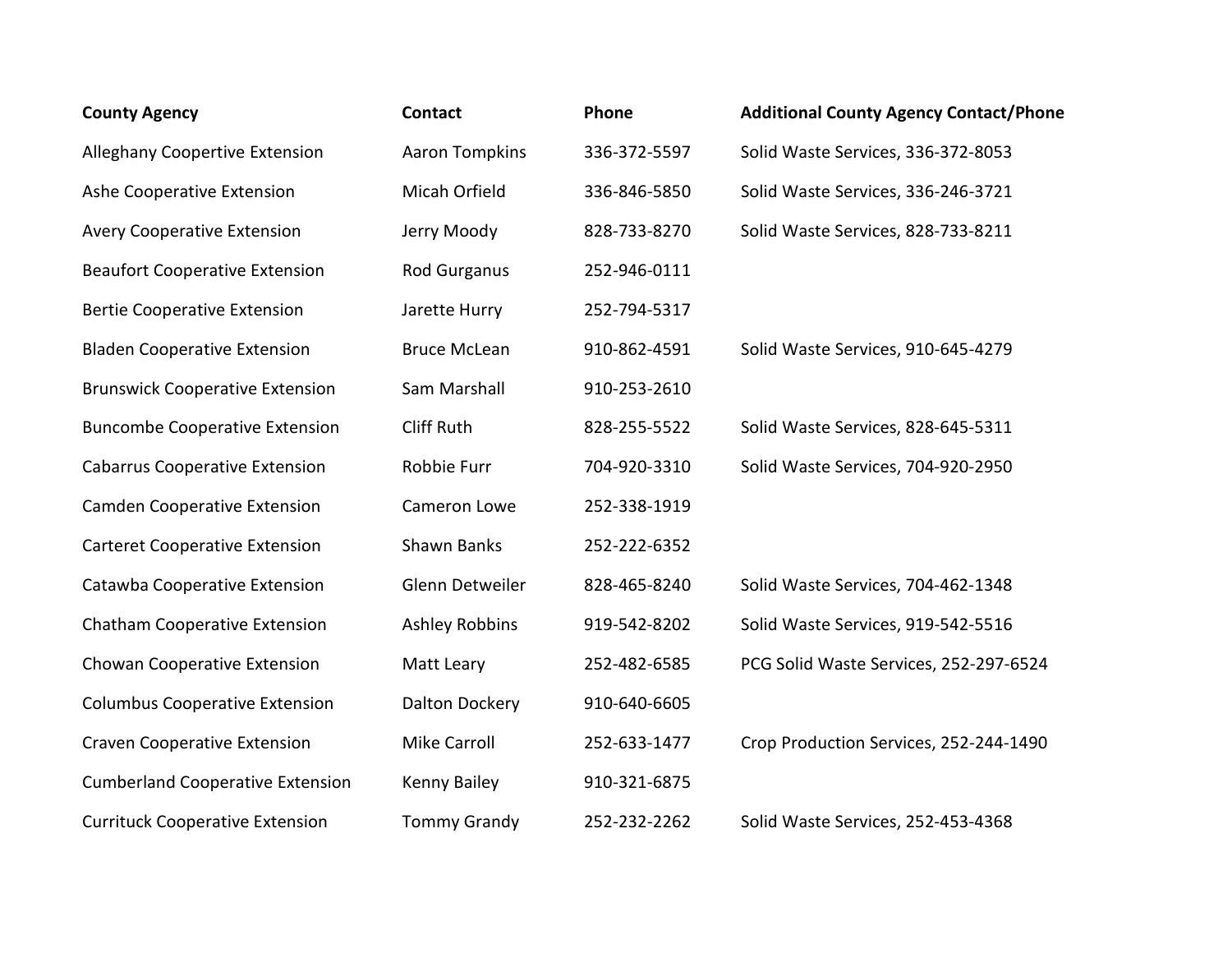| Dare Cooperative Extension             | <b>Shannon Brooks</b>   | 252-473-4290 | Public Works, 252-475-5890             |
|----------------------------------------|-------------------------|--------------|----------------------------------------|
| <b>Duplin Cooperative Extension</b>    | <b>Walter Adams</b>     | 910-296-2143 | Solid Waste Services, 910-289-3091     |
| Durham Cooperative Extension           | Darnell Parker, Jr.     | 919-560-0525 | Solid Waste Services, 919-560-4186     |
| <b>Edgecombe Cooperative Extension</b> | Art Bradley, Jr.        | 252-641-7815 | Solid Waste Services, 252-827-4253     |
| <b>Forsyth Cooperative Extension</b>   | Leslie Peck             | 336-703-2850 |                                        |
| Franklin Cooperative Extension         | <b>Charles Mitchell</b> | 919-496-3344 | Solid Waste Services, 919-496-5002     |
| <b>Gaston Cooperative Extension</b>    | David Fogarty           | 704-922-2124 | Solid Waste Services, 704-922-7729     |
| <b>Gates Cooperative Extension</b>     | Paul Smith, Jr.         | 252-357-1400 | PCG Solid Waste Services, 252-297-6524 |
| <b>Greene Cooperative Extension</b>    | Eve Honeycutt           | 252-747-5831 | Solid Waste Services, 252-747-5720     |
| <b>Guilford Cooperative Extension</b>  | Anna-Beth Williams      | 336-375-5876 |                                        |
| <b>Halifax Cooperative Extension</b>   | Arthur Whitehead, Jr.   | 252-583-5161 |                                        |
| <b>Harnett Cooperative Extension</b>   | <b>Brian Parrish</b>    | 910-893-7530 | Solid Waste Services, 910-893-7536     |
| <b>Hertford Cooperative Extension</b>  | <b>Josh Holland</b>     | 252-358-7822 | Solid Waste Services, 252-358-7867     |
| <b>Hoke Cooperative Extension</b>      | Liz Lahti               | 910-875-2162 | Solid Waste Services, 910-875-3111     |
| <b>Hyde Cooperative Extension</b>      | Andrea Gibbs            | 252-926-4488 |                                        |
| <b>Iredell Cooperative Extension</b>   | Nancy Keith             | 704-878-3165 | Solid Waste Services, 704-928-2023     |
| Jackson Cooperative Extension          | Christine Bredenkamp    | 828-586-4009 |                                        |
| Johnston Cooperative Extension         | <b>Tim Britton</b>      | 919-989-5380 | Solid Waste Services, 919-938-4750     |
| <b>Jones Cooperative Extension</b>     | Jacob Morgan            | 252-448-9621 |                                        |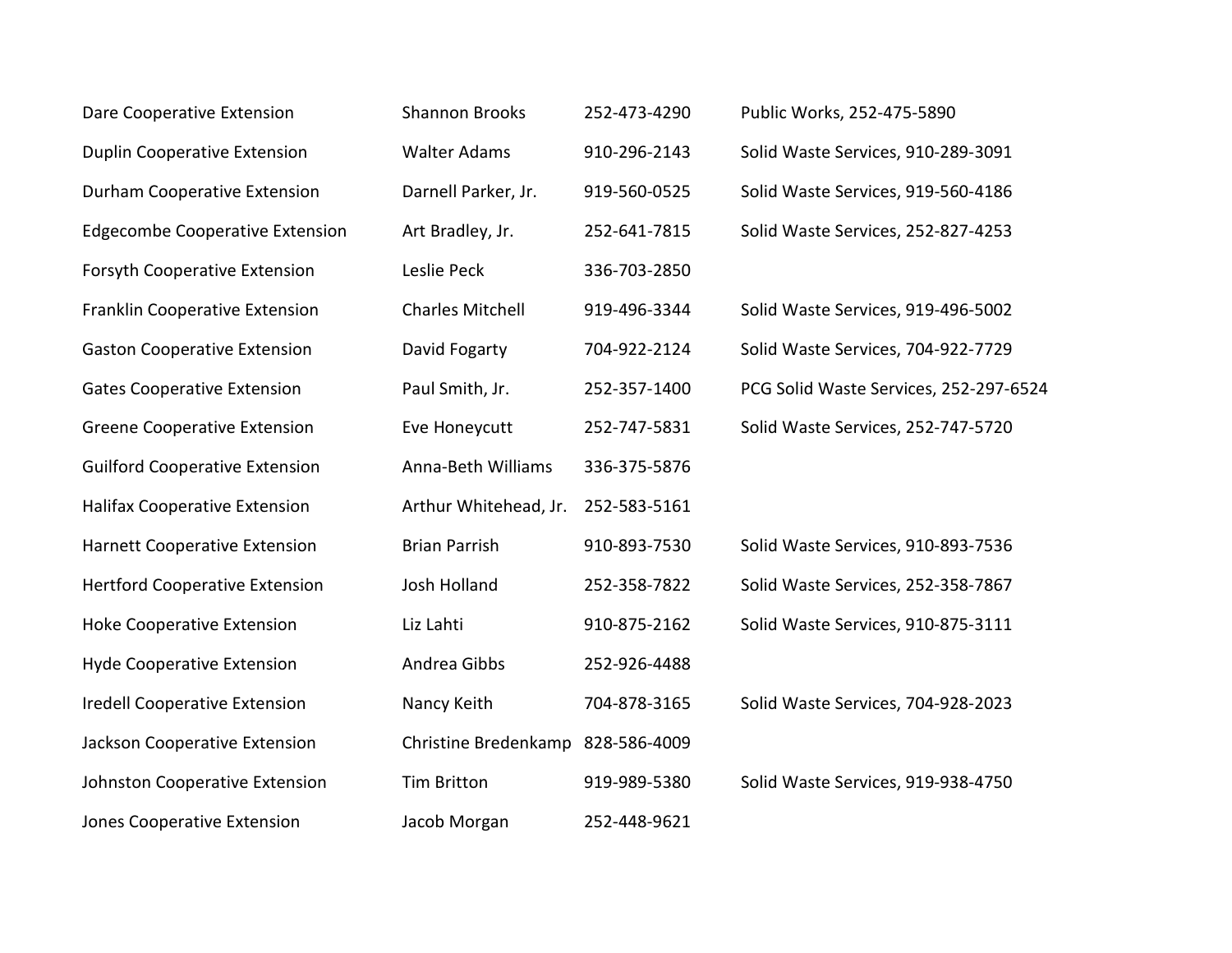| Lee Cooperative Extension               | Zack Taylor            | 919-775-5624 | Solid Waste Services, 919-718-4622      |
|-----------------------------------------|------------------------|--------------|-----------------------------------------|
| Lenoir Cooperative Extension            | <b>Walter Adams</b>    | 252-527-2191 | Solid Waste Services, 252-566-2038      |
| <b>Martin Cooperative Extension</b>     | Lance Grimes           | 252-789-4370 |                                         |
| <b>Montgomery Cooperative Extension</b> | Jamie Warner           | 910-576-6011 | Uwharrie Recycling Center, 910-576-3697 |
| <b>Moore Cooperative Extension</b>      | <b>Taylor Williams</b> | 910-947-3188 | Solid Waste Services, 910-947-3637      |
| Nash Cooperative Extension              | <b>Matt Stevens</b>    | 252-459-9810 |                                         |
| Northampton Cooperative Extension       | <b>Craig Ellison</b>   | 252-534-2711 | Solid Waste Services, 252-534-1001      |
| <b>Onslow Cooperative Extension</b>     | Melissa Huffman        | 910-455-5873 | Solid Waste Services, 910-989-2107      |
| Pamlico Cooperative Extension           | Daniel Simpson         | 252-745-4121 |                                         |
| Pasquotank Cooperative Extension        | Al Wood, Jr.           | 252-338-3954 | Solid Waste Services, 252-335-4105      |
| Pender Cooperative Extension            | Mark Seitz             | 910-259-1235 | Solid Waste Services, 910-259-1570      |
| Perquimans Cooperative Extension        | Dylan Lilley           | 252-426-5428 | PCG Solid Waste Services, 252-297-6524  |
| <b>Pitt Cooperative Extension</b>       | Carrie Ortel           | 252-902-1700 | Solid Waste Services, 252-902-3353      |
| Randolph Cooperative Extension          | <b>Blake Szilvay</b>   | 336-318-6004 | Solid Waste Services, 336-318-6607      |
| <b>Richmond Cooperative Extension</b>   | Paige Burns            | 910-997-8255 |                                         |
| Robeson Cooperative Extension           | Mack Johnson           | 910-671-3276 | Solid Waste Services, 800-682-2014      |
| Rockingham Cooperative Extension        | Kathryn Holmes         | 336-342-8230 | Solid Waste Services, 336-427-4789      |
| Rowan Cooperative Extension             | Amy-Lynn Albertson     | 704-633-0571 | Solid Waste Services, 704-216-8589      |
| Sampson Cooperative Extension           | Eileen Coite           | 910-592-7161 |                                         |